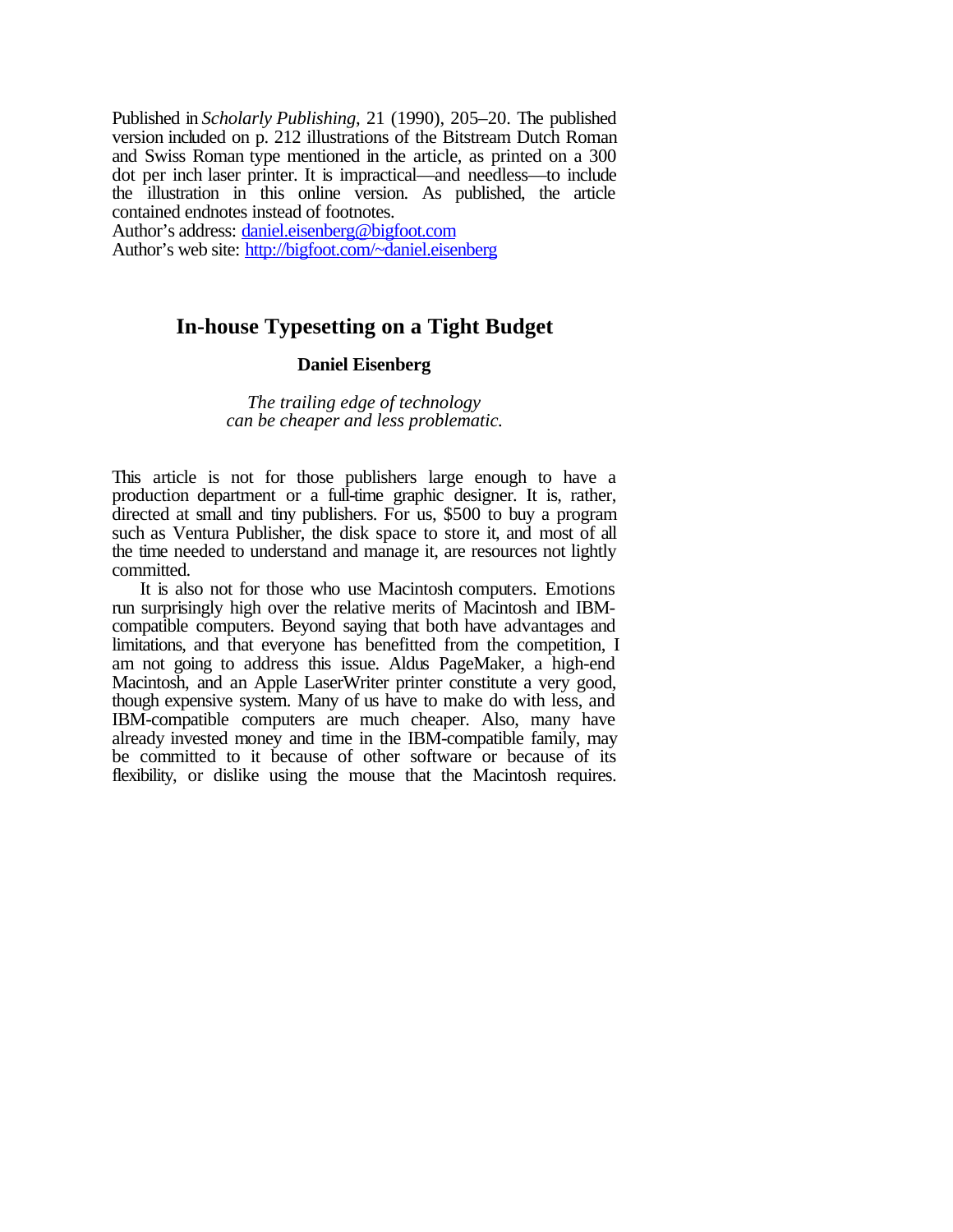IBM-compatible computers are the standard in small business and government. In the IBM-compatible family, no one company controls the market, and there are a dizzying variety of options.

# **Can it Be Done?**

It is indeed possible to save significantly by doing in-house typesetting, and produce a product of acceptable or better than acceptable appearance. Word processing software, without increasing in price, now has the [p. 206] ability to handle electronic type and complex page design. The prices of laser printers have dropped substantially. While those within small publishers' budgets cannot create type that is quite as sharp as the optical equipment could, they also avoid the varying density of photographic output and the alignment problems of hand paste-up. Specialized type is easier to get or create.

It is all much more complicated than advertisements for so-called 'desk-top publishing' systems would have one believe. It understandably takes more in-house effort and time, more rolling up one's sleeves and reading the manuals, than turning paper manuscripts over to an outside typesetter. Yet the problems can be solved, the frustration kept manageable. What results is not only a savings in money but a tightening-up and speeding-up of the whole publishing process. When one no longer needs an outside typesetter, when one is independent even of specific pieces of hardware, the sense of autonomy that results is quite bracing. The whole typesetting shop can be shrunk, genie-like, into a floppy disk box or two, and recreated wherever some common equipment is available.

# **An Intermediary Step**

As hard- and software improve and decline in price rapidly—in what other industry is this so?—I recommend as leisurely a conversion as circumstances permit. There is a logical way to break the process into stages. Start by getting all your copy into a computer, which you will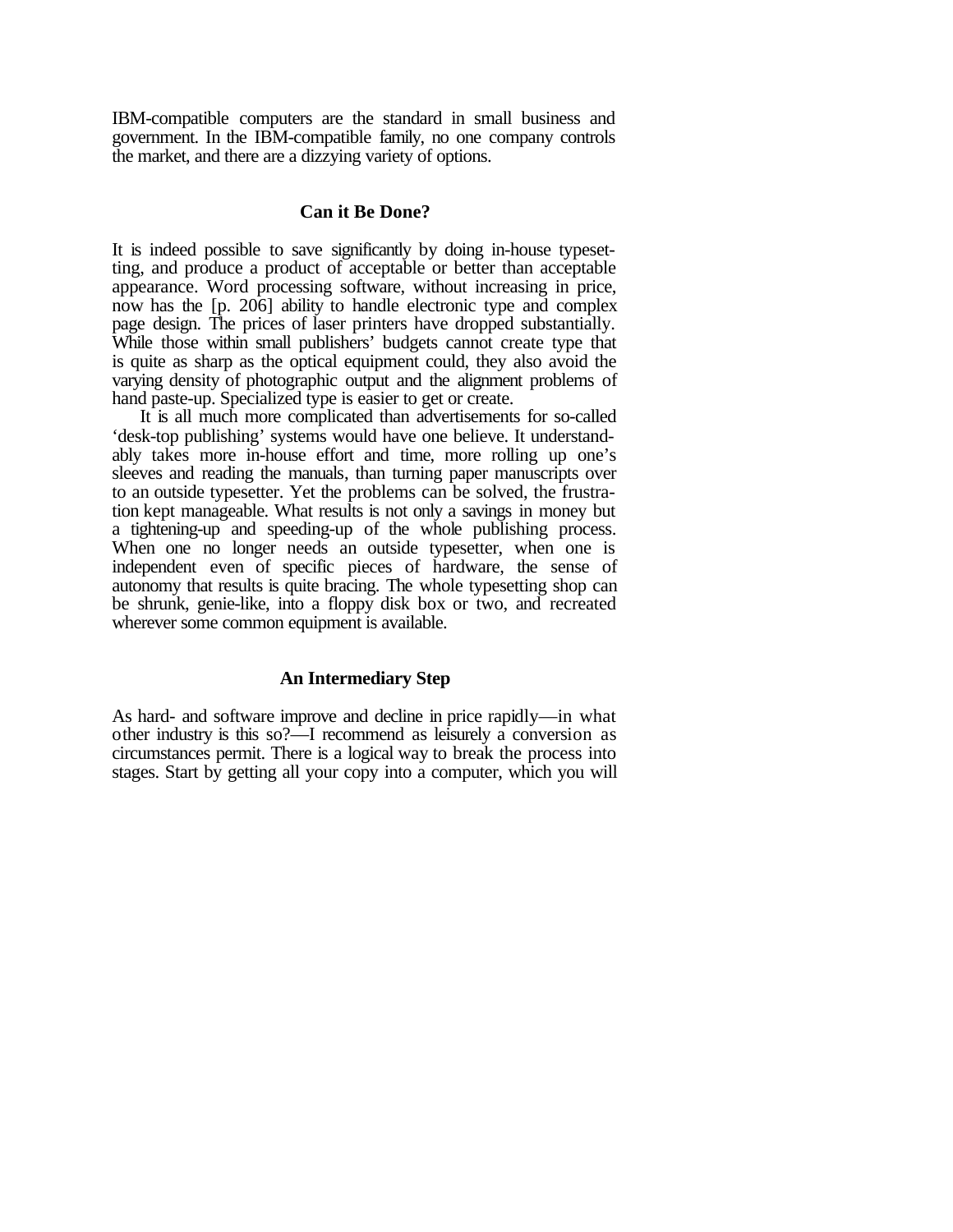have to do in any event. Send the files via disk or modem to a service bureau, of which there are many, to be turned into type. By working temporarily with a service bureau you will not have all the benefits of being self-sufficient, but you also avoid many of the problems. You also get the services of an experienced digital typesetter, someone to answer at least some of your questions.

There are three ways of getting copy into the computer. The fastest, cheapest, and most accurate is to have the author supply the file via disk or modem. Because of technical incompatibilities and authorial inconsistency, this has its own set of complications, which I will examine in a subsequent article, 'Processing Electronic Manuscripts.'

A second alternative is to have manuscripts digitized by a scanner and optical character recognition software. Good scanners and software are still out of the price range of small publications, though there are service bureaus to do that also. Fortunately I am able to use, at no cost, a Kurzweil Discover 7320 scanner, model 30, belonging to my department. Software supplied with the scanner analyzes letter shapes and is thus able to handle almost any font. It also reads foreign language material well (but not bilingual [p. 207] material). Results have been fairly good, but it takes practice to set the scanner up, and time to check and correct its output. As its output is an electronic file similar in some respects to one sent by an author, it requires some of the same treatment as authorial electronic manuscripts.

Scanners work best with manuscripts typed on a typewriter, much less well with dot-matrix computer printouts or typeset material. The Discover garbles proper names and other words not in its internal dictionaries, although it does so consistently throughout each manuscript. Ells are confused with ones. Handwriting on a typescript makes things worse. While the Discover recognizes underscore it cannot distinguish italic or superscript, and thus cannot recognize footnote numbers unless they are surrounded by parentheses or some similar characters.

Finally, manuscripts can be input by having someone keyboard them on a computer. In my location those who know how to do this, and have a suitable computer, are too busy to do irregular jobs on an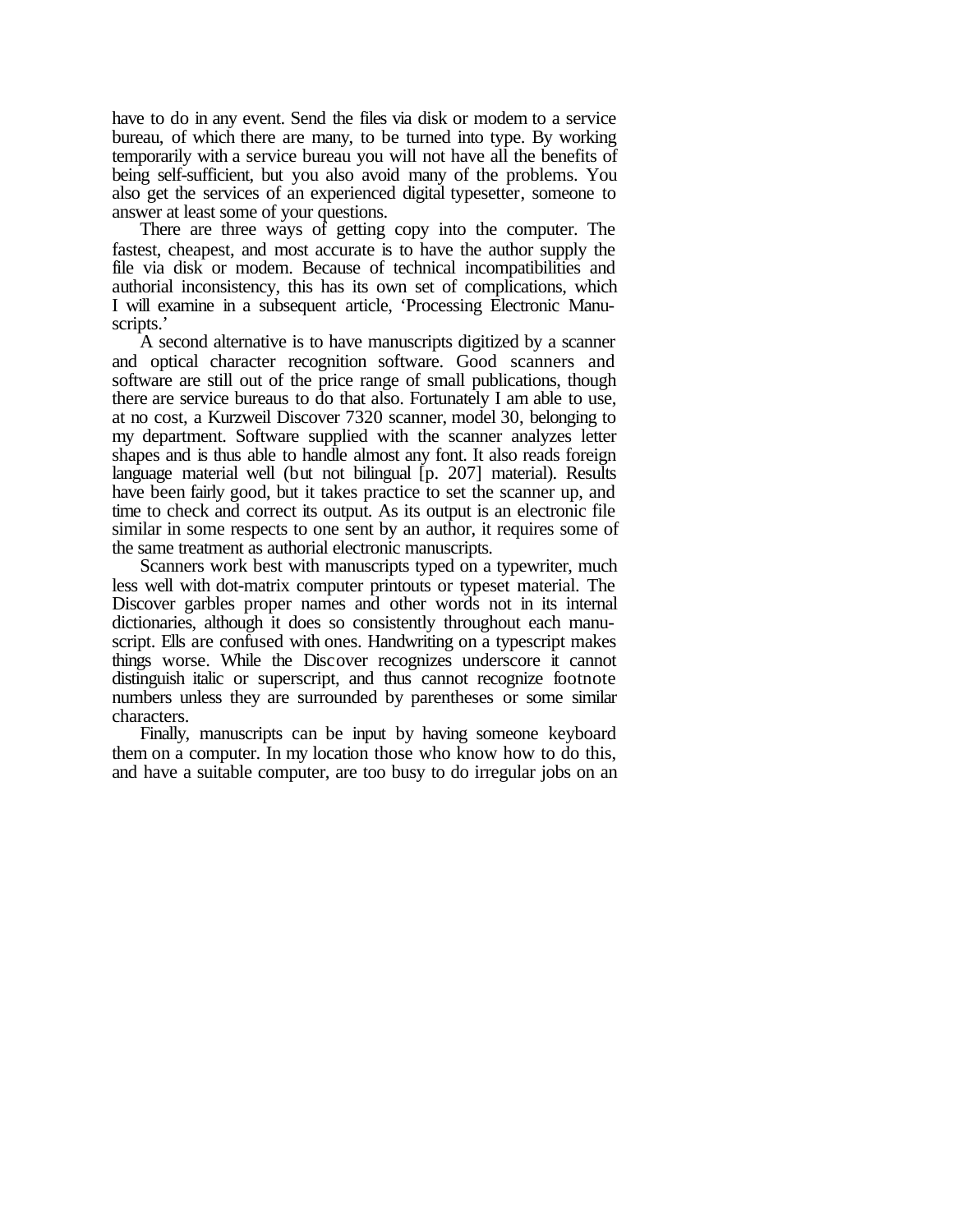hourly basis. It is necessary to supply a computer to the worker, and provide basic training. An older, two floppy drive computer is used for the purpose, and a single-page sheet of instructions provided. The sheet covers cursor movement commands, how to save a file, and basic formatting, such as to separate paragraphs by one carriage return plus tab. It ends with an instruction to ask me about anything else.

# **Know Yourself, Typographically**

If one is ready to proceed with typesetting, one must know or learn what one wants from it. Typesetters who work with small publishers tacitly do a lot of designing, guiding their customers towards house typographic designs. In-house typesetting means doing without that guidance, and direct control permits errors to be made that an outside typesetter would at least question. Therefore, part of the conversion process is learning more about type and design.

Those unfamiliar with the trade commonly underestimate the complexity of typesetting and the importance of good page design. Type is a tool for communicating with the reader, and one is always conveying a typographical message whether one knows it or not. The book or journal with proper type and design is like the job candidate properly dressed. It says 'You must take me seriously,' 'I can help you,' and of course 'Buy me.' Scholarly publications make these points with great subtlety.

Good design conveys confidence and maturity. Good design says 'I'm such an important piece of scholarship that someone took the time to make [p. 208] me look good!' It soothes the reader by avoiding visual monotony. By providing headings and other guides to the contents, and readily accessible notes and (where appropriate) illustrations, it allows the reader to save time, more quickly reading, skimming, and locating the desired page or passage.

Type is efficient as well. It allows more words to be placed on the page, while enhancing their readability. (Typed manuscripts, from which books are sometimes reproduced, must be double spaced.) Yet type is an unusual tool. It exists in almost infinite varieties, and there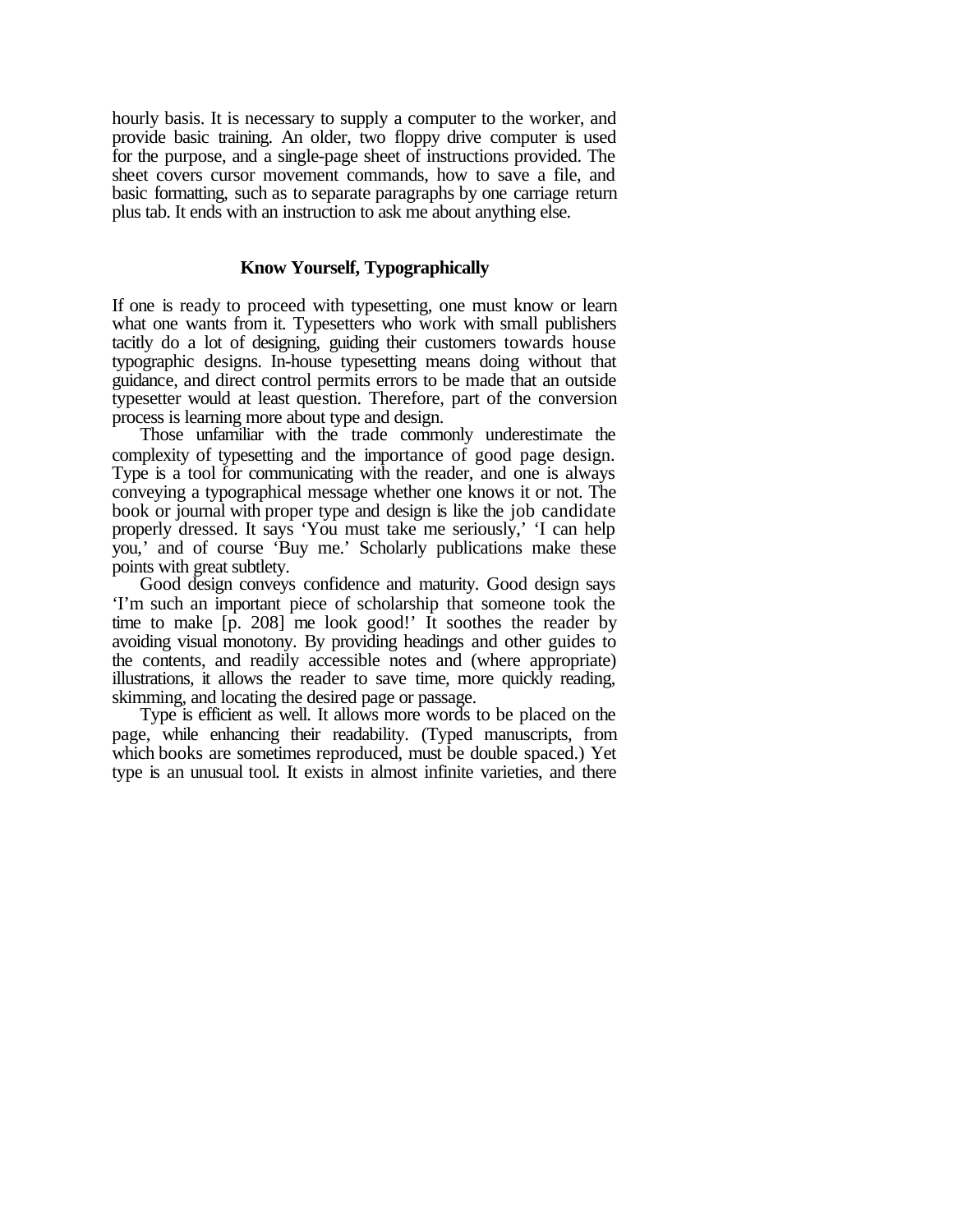is no clear line dividing good and poor typography.

If type and design are unfamiliar topics, the prospective typesetter must start educating him- or herself. A classic starting point is Adrian Wilson's *The Design of Books* (Salt Lake City: Peregrine Smith,  $1974$ .<sup>1</sup> Observe and make notes of publications whose appearance and arrangement you would like to imitate. Also note those whose appearance is unacceptable. What are their differences?

The wider a variety of type faces one needs, the more one will have to pay. Most small publishers, though, have a single set design. What type faces and sizes do you want to use? How often do you expect to make changes in these selections? If your publication is now produced by an outside typesetter, what type faces and sizes does he or she use?

A need less often considered is foreign language characters and symbols. Advertisements for type seldom specify how many characters are included in the font offered; this is especially significant with font cartridges, less so with type stored on computer disk. Will your authors never write mañana, façade, Thaïs, Übermensch, Ávila? Printing 'manana' and 'facade' will annoy many readers. Would you add diacritics by hand, with a pen (as I once did)? Will you need other alphabets?2

<sup>&</sup>lt;sup>1</sup> For a quick introduction oriented toward personal computers, see 'From Verbal to Visual. How to Use Type as a Graphic Element on your Pages,' by Clifford Burke, *Publish!*, October 1989: 65–9, followed by 'A Publish [sic] Illustrated Glossary of Type,' pp. 70–1; and Edward Mendelson, 'Elements of Type Style,' cited below (note 8). The book of Daniel Will-Harris, also cited below (note  $\frac{18}{2}$ ), is very helpful for those using WordPerfect.

<sup>&</sup>lt;sup>2</sup> SoftCraft, mentioned in note  $13$ , offers some unusual alphabets. A software package called Multi-Lingual Scholar provides the widest selection: fonts for Greek, Russian, Arabic, Hebrew, International Phonetic Alphabet, and a long list of other exotic alphabets, including dead languages. An alphabet design tool is included, and manuscripts can and have been scanned and turned into alphabets for use with this program. Its output can be printed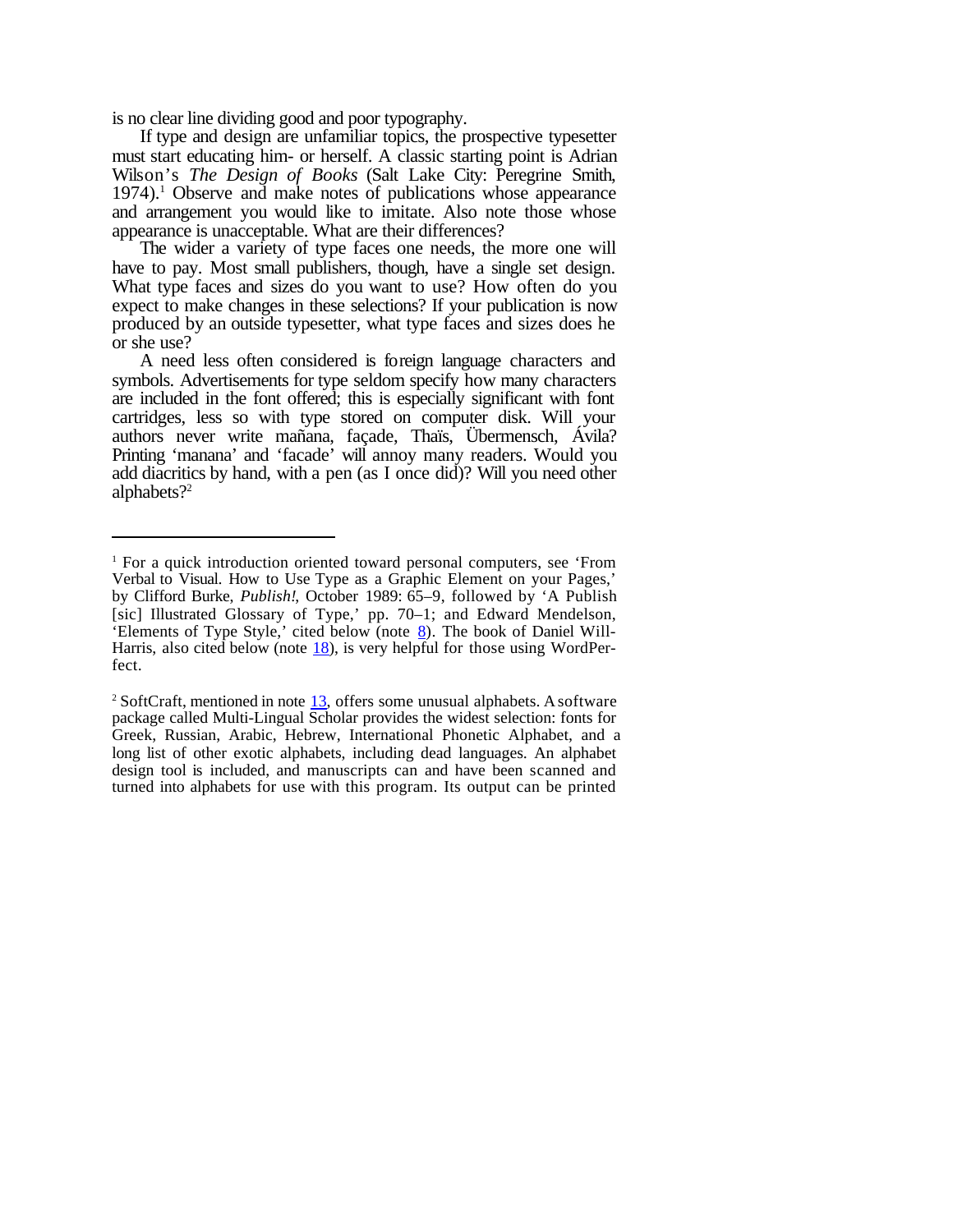# **Selecting Hardware and Software**

Choosing equipment in a fast-changing market is difficult. Advertisements inevitably stress the features and never mention corners cut or incompatibilities created. They also stress the easily quantifiable. (24 Mhz! 0 wait states!) These specifications are a poor choice for choosing a particular configuration. (The most important speed of a computer is the hard disk speed.)

There is no shortage of advice, but knowledgeable and impartial advice is in short supply. A knowledgeable and trustworthy dealer is a valuable resource, as is a campus computer center with emphasis on personal computers. Either may be able to recommend a local consultant. Time is on your side; use it to learn the field, and to install, test, and experiment with whatever you [p. 209] select. Computer magazines are a valuable source of information (see references).

Realize that you won't make an ideal choice. By the time one has gathered the information needed, it is out of date. It is hard even to identify all the points one should base a decision on. Finally, the ideal choice requires one to predict the future: buying the equipment that will become out of date slower. In sum, it comes with the territory that sooner or later you will realize you could have got something better. Whatever you buy will cost less a year later, and be worth less, too, a distressing reality one learns to live with.

directly, and it is the standard for laser typesetting for exotic alphabets, especially when used bilingually, as in the scholarly world. The output from Multilingual Scholar can also be saved as a 'graphic' (illustration) in a form which can be used by all the major programs discussed in this article. This program is quirky and difficult to use; see my review, in *Hispania*, 72 (1989): 466–7. Multi-Lingual Scholar is published by Gamma Productions, 710 Wilshire Blvd., Suite 609, Santa Monica, CA 90401.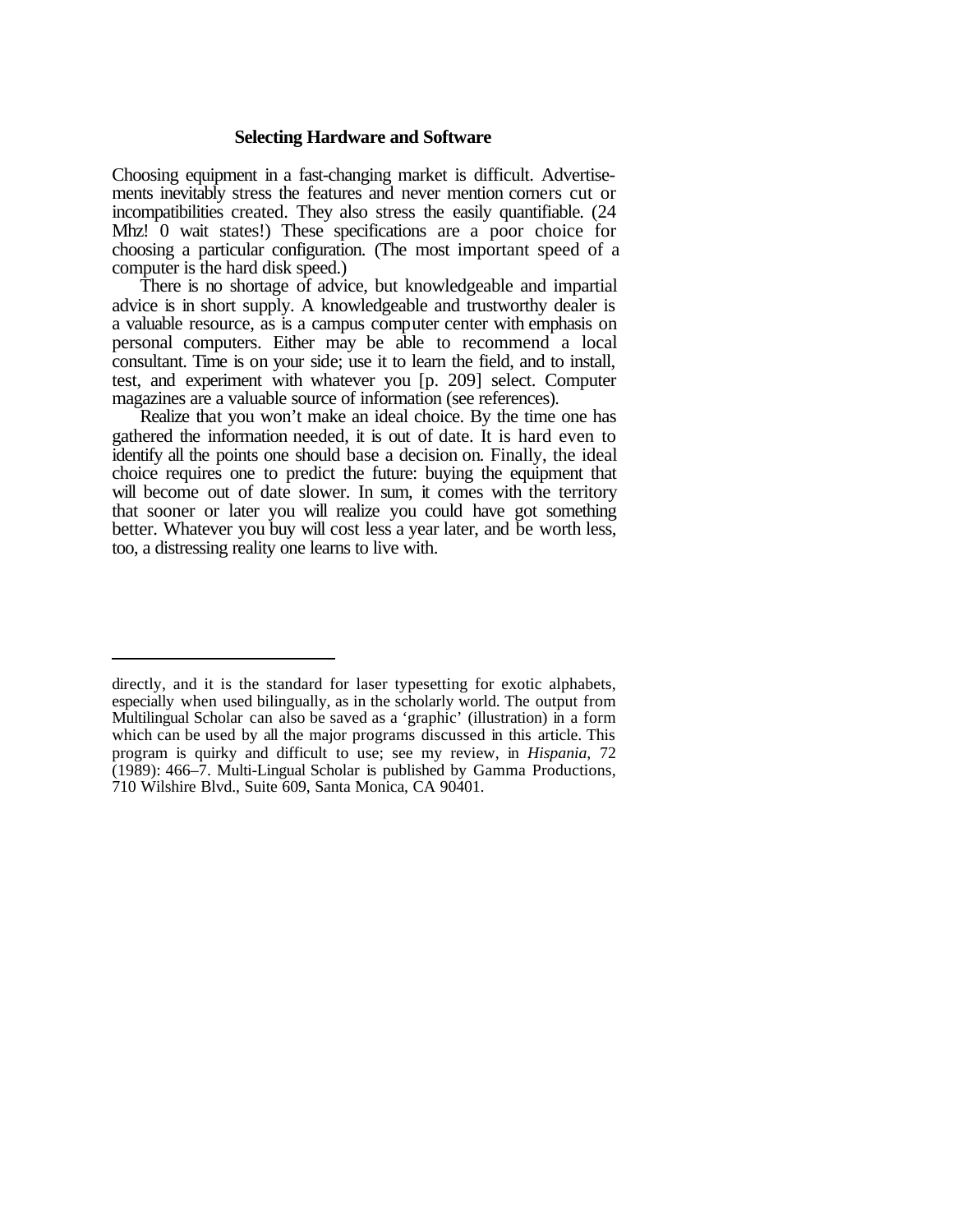# **General Principles**

Keep things as standard and ordinary as possible. Standard equipment is cheaper and often simpler to install. There are more sources for help. Service for unusual hardware can be surprisingly expensive and hard to find. Sometimes such hardware must be shipped for service.

Be on the trailing edge of technology, where things are cheaper and problems have been solved. Don't be among the first to use a new program, program revision, or piece of hardware. Resist impulses to show off or make 'personal statements' through purchases of computer equipment. It is not only possible but easy to do junky typesetting with expensive equipment; complex equipment and software no more guarantees good output than a fancy camera guarantees good pictures. Complex equipment, in the hands of someone who does not know how to use it, may produce poorer results than simpler equipment.

Consider comfort, ease of installation, return policies, and availability of parts and help as well as features and price. A printer with lots of lights, read-outs, and buttons can be far easier to set up and keep running than one with only an on-off switch.

Allow in your budget money to purchase publications to help you learn to use your hardware and software. Unfortunately computer books and videos are expensive, since they age very quickly. All the same they provide instruction and tips the software publishers and hardware manufacturers are not going to provide, even if we think they should. A free source of help are computer user groups and bulletin boards, of which there are now many. Many universities have them; local dealers probably have information about community groups and boards. Online services such as CompuServe [p. 210] and its many imitators sponsor users' groups on many hardware and software topics. Finally, there are national users' groups for specific products; manufacturers and publishers provide their addresses.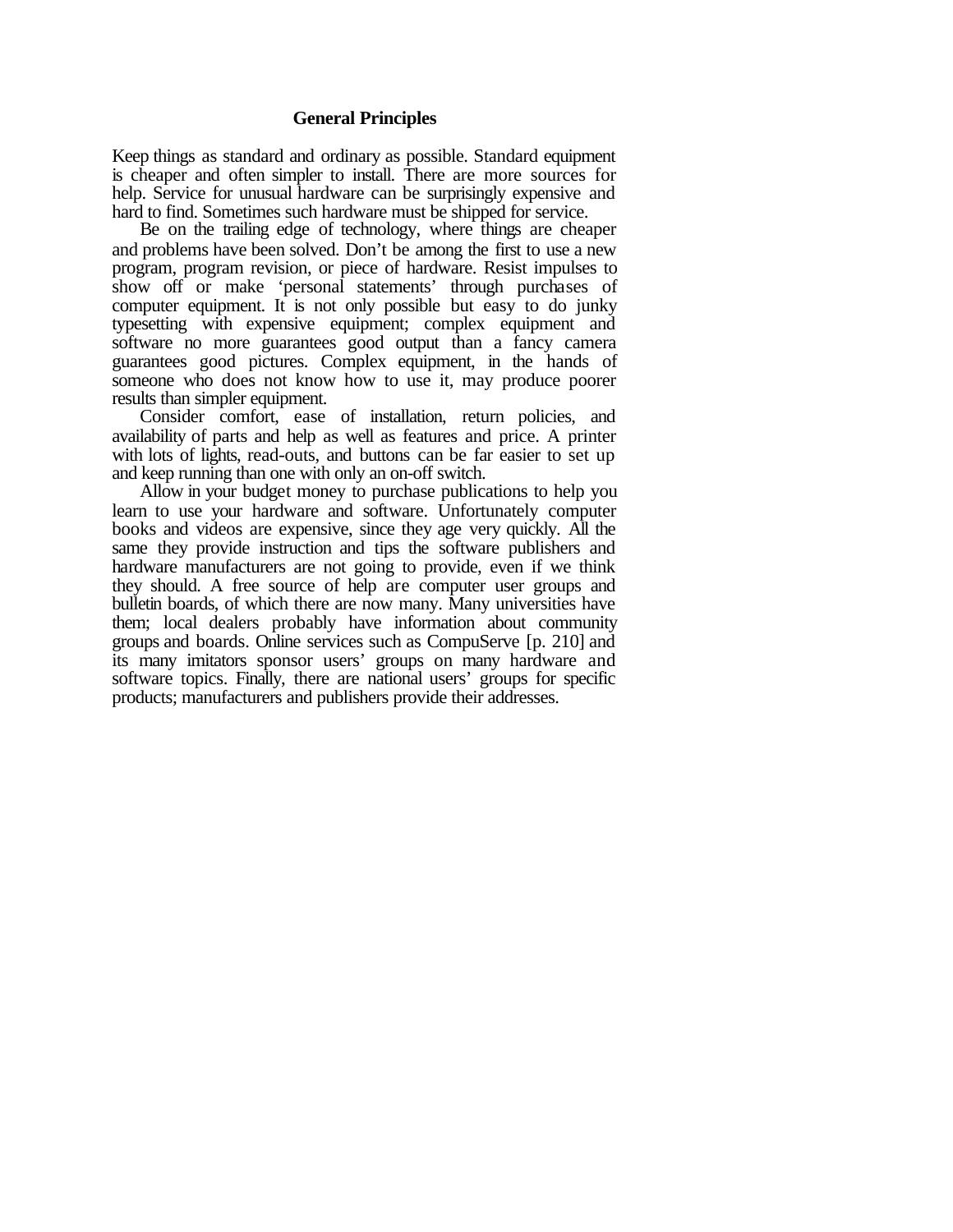One needs to select a printer, type, a program to control these, and a computer to run them.

300 dot per inch laser printers, whose resolution is adequate for anyone on a tight budget,<sup>3</sup> come in two well-established main families: the Hewlett Packard LaserJet Plus compatible printers (henceforth: HP)<sup>4</sup> and the PostScript printers. There are many manufacturers of HP printers, which are now available for under  $$1000$ <sup>5</sup>. They have very limited built-in type and require an external source. They accept type sent from storage on the computer's hard disk, and have slots for standardized plug-in type cartridges. As the type creation is separated from printing the set-up has more steps, but the printing is faster. PostScript printers, which come with a large selection of type and typographic special effects built in, are slower and considerably more

<sup>&</sup>lt;sup>3</sup> An easy improvement in resolution is to print larger than final size. The amount of type held on a 6 x 9 page can be expanded to 140% and still print on an 8.5 x 11 page; it is later reduced to the desired size. This produces the same improvement as a \$4000 add-on board which increases resolution to 600 x 300 dots per inch. Of course, the add-on board's output at 140% is even better.

<sup>4</sup> These include the Hewlett-Packard LaserJet Plus, the Hewlett-Packard LaserJet series II, and the Hewlett-Packard LaserJet 2000. The page command language used by these printers is an informal standard, emulated by many other manufacturers. The very first Hewlett-Packard LaserJets did not accept downloaded type.

<sup>&</sup>lt;sup>5</sup> It seems pointless to recommend specific models when such advice will be out of date within six months. The computer magazines mentioned at the end review laser printers, have survey articles about once a year, and the *Computer Buyer's Guide & Handbook* regularly issues an issue on laser printers. Models differ in their additional features above the minimum, ease of use, and speed of printing.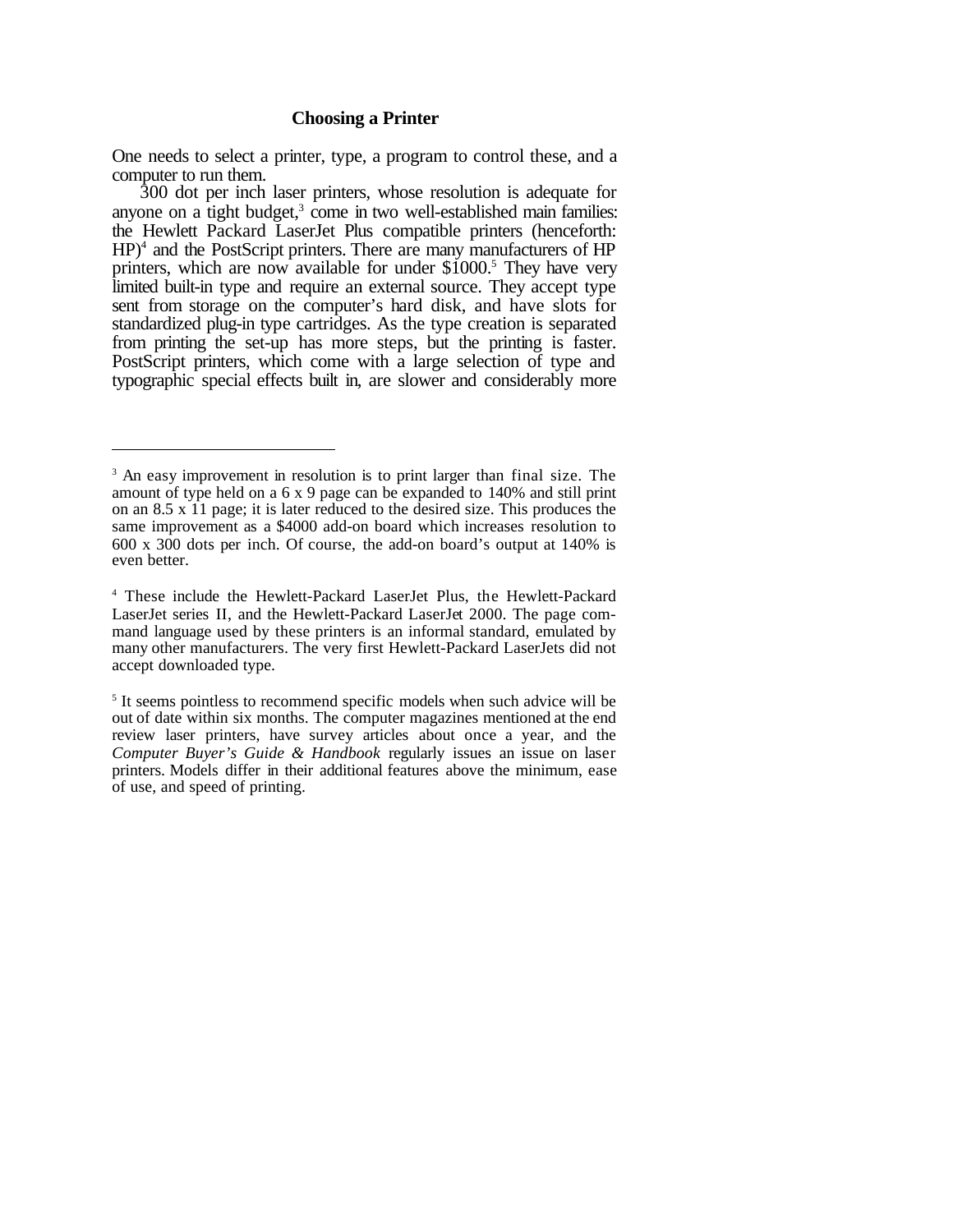expensive.<sup>6</sup>

PostScript is now the standard in computer-based typographic shops, and is essential for the complex and eve-catching designs of popular advertising and magazines. The more elaborate and changeable the designs, the more one needs a PostScript printer. Doing only text, with a standard design that seldom changes, an HP printer will do just as good a job. The 512 kilobytes of memory found in the base

<sup>6</sup> The division between these two families is not rigid. Most PostScript printers have the ability to emulate the simpler HP printers. In 1989 there came on the market a number of products which either package the PostScript fonts and language processing ability in new forms (plug-in printer cartridges or computer boards), or emulate them through software; thus one can print PostScript-coded files on HP or even dot-matrix printers. Some of these products significantly increase hardware requirements to work at all or to work at an acceptable speed. Requirements vary from product to product, but among the various requirements are a 80286 (AT) chip or higher, extra computer memory, a math co-processor, and two megabytes of printer memory. The software emulators occupy three to four megabytes of hard disk space. The difference between true PostScript (which requires licensing agreements and fees) and emulated PostScript is reported to be significant. According to reviews, many of these products have shortcomings: slow speed, inconvenience of use, and/or decline in type quality. See 'PostScript Emulation Boards and Other Alternatives' and 'Pacific Data Products PacificPage,' *Desktop Publishing Buyer's Guide and Handbook* (*Computer Buyer's Guide and Handbook*, No. 49], 1989: 73–9; Ron White, 'PostScript Power without the Price,' *PC Computing*, July 1989: 98–105; Ed Shropshire, 'Font Scaling,' *WordPerfect Magazine*, January 1990: 48– 51; Bill Crider reviews three software PostScript emulators, which he reports have 'painfully slow print speed,' in 'PostScript: AMatter of Interpretation,' *Publish!*, November 1989: 72–5; he previously reviewed Freedom of Press, one emulation program, in the February issue: 70–1. Helmut Kobler with Bob Weibel survey PostScript add-on boards in 'Clones: The PostScript Impersonators,' *Publish!*, November 1989: 58–69. A short introduction to PostScript is provided in 'Inside PostScript,' *Buyer's Guide to Laser Printers* (*Computer Buyer's Guide and Handbook*, No. 47), 1989: 35–7.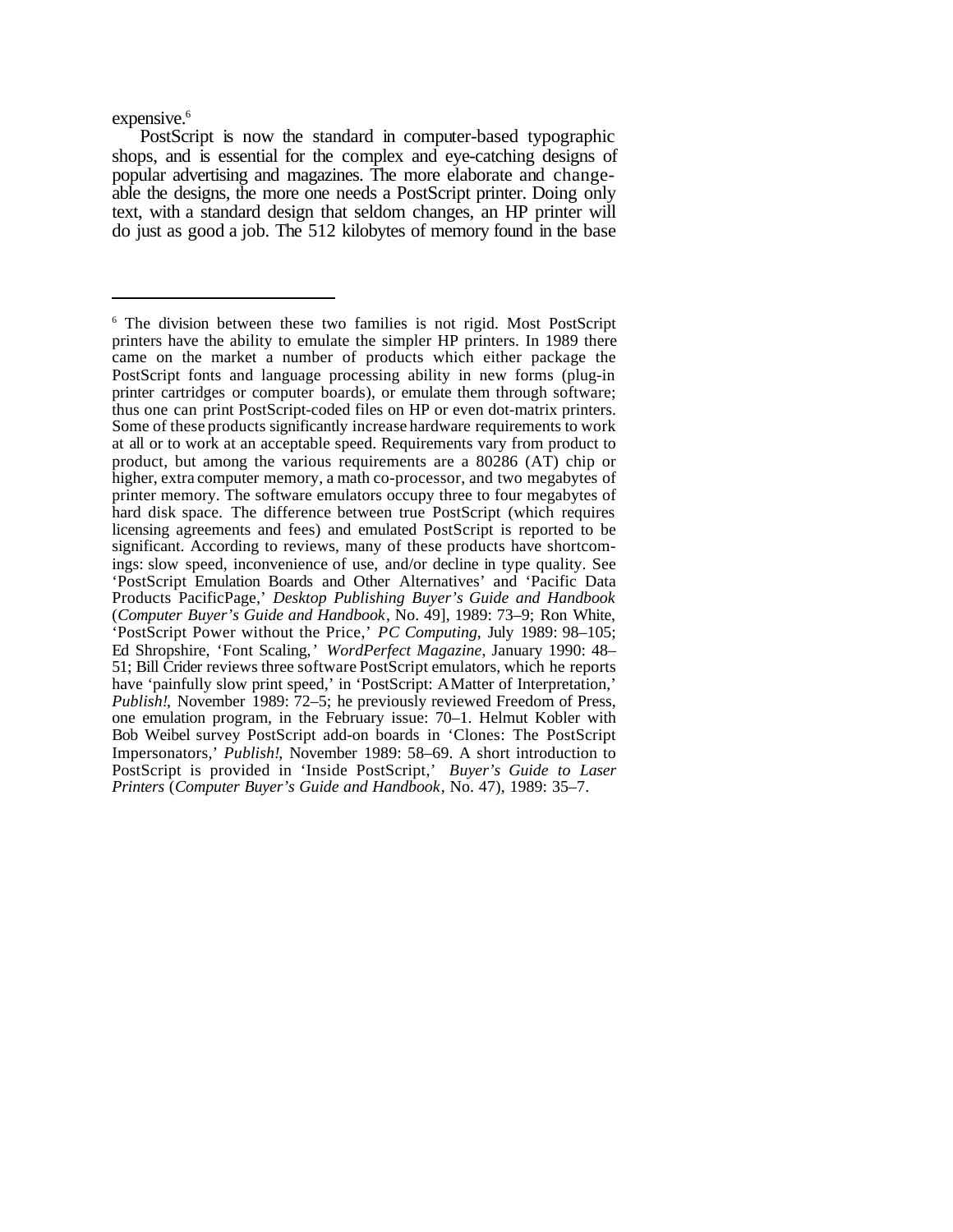model is quite sufficient for scholarly book and journal production.<sup>7</sup>

# **Choosing Type**

An HP printer requires a supply of type.<sup>8</sup> It is easy to make a recommendation. All purchasers of WordPerfect and MicroSoft Word receive from Bitstream an offer of basic serif (Dutch Roman) and sans-serif (Swiss) faces, for \$25. Included is the software to create and install these fonts in any size from 6 points up, including a wide selection of symbols and virtually any diacritic or character within the Roman alphabet. This is unquestionably the 'best buy' in digital type. Packages of four additional Bitstream faces list for \$200 and are available discounted to about \$125. The quality of Bitstream type has

<sup>7</sup> Salesmen will invariably tell you that more memory is needed to do 'graphics' (illustrations), such as electronic clip art. Scholarly publications of course seldom use clip art. Illustrations are usually sent to the printer as photographs, not computer printout. My only use of graphics has been for author-supplied drawings, which are scanned. On printer memory requirements see Ted Nace and Michael Gardner, 'Laserjet Express,' *Publish!*, April 1989: 60–3, remembering that scholarly printing is what they call a simple document.

<sup>8</sup> Type for HP printers was the topic of a series of articles by Edward Mendelson in the June 13, 1989, issue of *PC Magazine*. The treatment of each product is brief and often superficial, as the flippant and misleading subtitles suggest, but the survey of products is very broad. The articles are 'Elements of Type Style' (pp. 206–15); 'Font Cartridges: Plug 'n Play Typography' (pp. 217–32); 'Soft Fonts: Less Pain, More Gain' (pp. 237– 50); 'Font Generators: Starting from Scratch' (pp. 253–70); 'Font Utilities: Faster Access, More Control' (pp. 273–82); and 'Font Editors: New Life for Old Fonts' (pp. 287–92).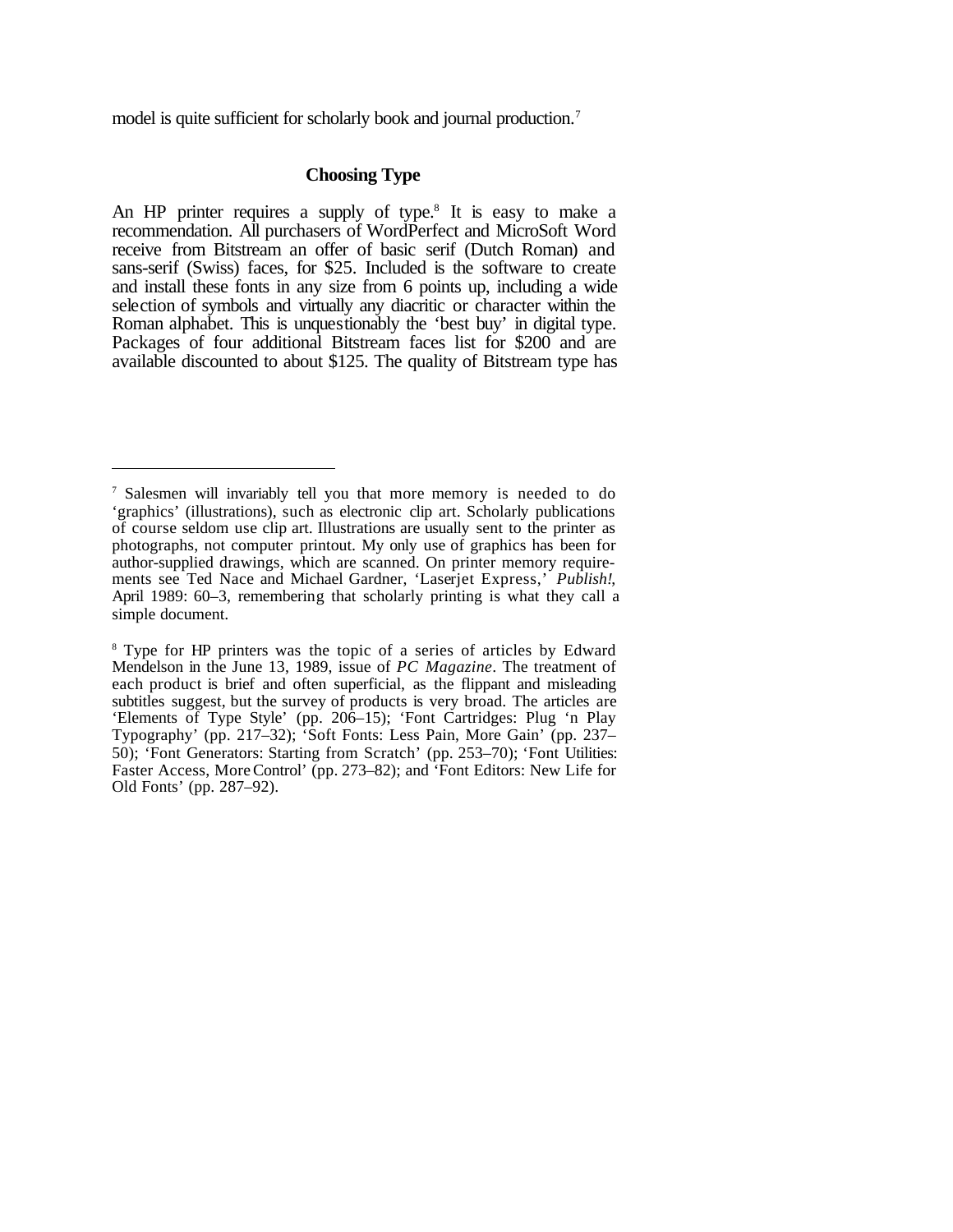been called 'impeccable,'<sup>9</sup> 'consistently the best-designed of all fonts for the [HP] LaserJet.'<sup>10</sup>

One must run Bitstream's installation program and tell it what sizes, typefaces, and character sets are desired. This program I found easy and [p. 211] quick to use. (Using exotic symbols takes several extra steps.) The program then creates the fonts and installs them in the word processing program. This unattended process takes from a few minutes to several hours, depending on the size and number of faces chosen. In order to add new sizes later, the installation program must be run again. It occupies about a megabyte of disk space, and can of course be erased when installation is concluded. Permanent storage space is required for the fonts. Those we use—eight sizes each of Dutch Roman and Italic, from 6 to 24 points, using the Roman-8 character set—occupy 650 kilobytes of disk space.

The sizes needed must be sent from the computer to the printer each time they will be used. This has proved faster and less bothersome than it sounds. Type cartridges plugged into the printer do not require this step and are thus more convenient, but they are far more expensive, come in fixed sizes and character sets, and are particularly unsuited for the large type of titles.

# **Choosing Software**

There are two software choices for PC-based typesetting. One can use a word processing program, or one can use a word processing program plus a page layout program. The two leading page layout

<sup>9</sup> Roger C. Parker, 'From Typewriter to Typesetter,' *PC Resource*, October 1989: 28–32, at p. 30. David Dean ('Focus on Fonts,' *PC Publishing*, September 1988: 44–8) compares fonts by Bitstream favorably, in variety of sizes or shape quality, with fonts by ConoFonts, Glyphix, LTI, Mephistopheles, Qume, and VS. Bitstream was found superior to a newer entry in the field, Digi-Duit (*PC Computing*, January 1990: 52).

<sup>&</sup>lt;sup>10</sup> Mendelson, 'Font Generators' (see note 8, above): 256.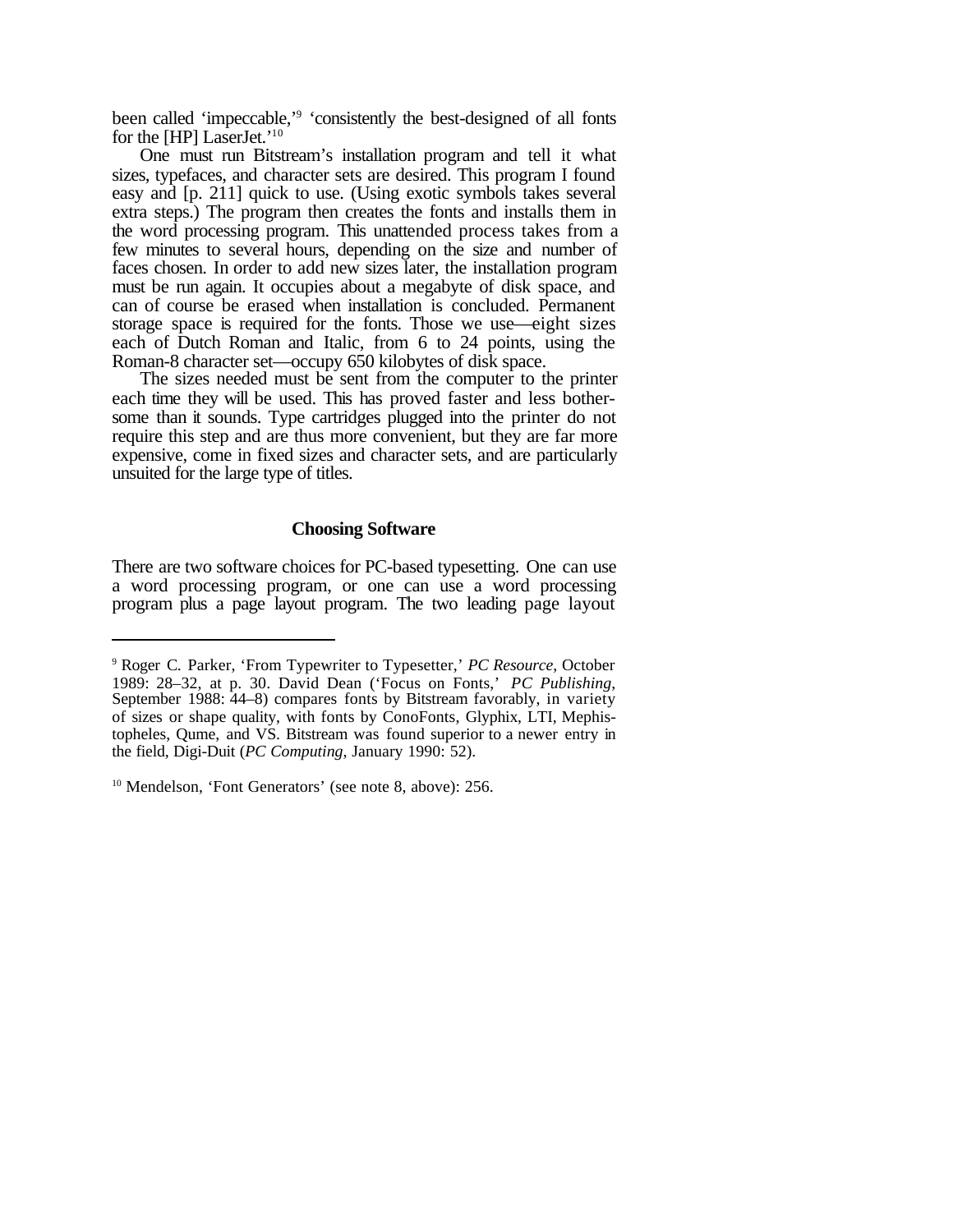programs are Ventura Publisher and Aldus PageMaker. Like the PostScript printers, page layout programs are most useful for designs that change frequently. Graphic design is much easier with either of these programs. $<sup>11</sup>$ </sup>

If one is using a standard layout which changes infrequently, a lot of time, expense, and complication can be spared by using either WordPerfect or Microsoft Word. Both of these programs have imitated features of the page design programs, such as style sheets, use of illustrations, and (in the case of WordPerfect) kerning. They are pooh-poohed by graphic designers, and *for a designer* the limitations of even an advanced word processing program are chafing.<sup>12</sup> Yet for the novice, needing to create designs only infrequently, the deficiencies of the word processing programs are much less significant. A few extra steps are necessary (less with each revision of the programs), but many more steps are saved. One can do virtually everything one can with the page design programs, plus some things those programs can not do.

If one uses Ventura Publisher or Aldus PageMaker, one must use a word processing program as well. Neither is suitable for editing. One must thus learn and keep up with two complicated, constantlychanging programs rather than one, and one must switch between them frequently and deal with [p. 212] their occasional incompatibilities. It is most convenient to use a single program for both editing and output.

### **WordPerfect or Microsoft Word?**

Major vendors of digital fonts supply programs to install their fonts in WordPerfect and Microsoft Word. Programs to install other fonts are

<sup>&</sup>lt;sup>11</sup> For a comparison of them, see 'The PC Page Layout Personality Profile Quiz,' *Publish!*, January 1990: 58–63.

<sup>&</sup>lt;sup>12</sup> Christopher O'Malley and Jack Bell, 'The Outer Limits of Word Processing,' *Personal Computing*, January 1990: 104–12.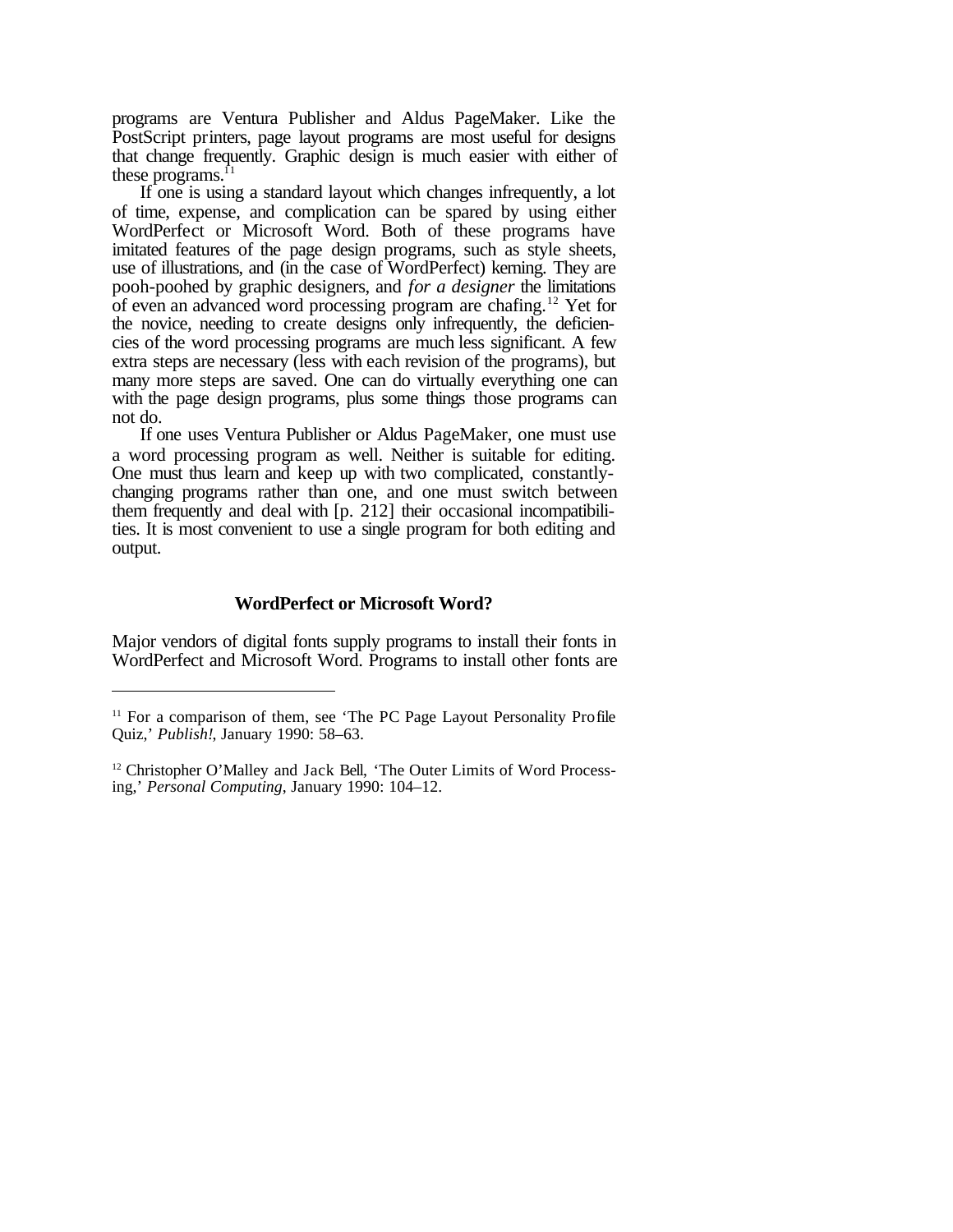available for purchase.<sup>13</sup> No other word processing programs are so supported; for PC-based typesetting, these are therefore the choices.<sup>14</sup> Both are wonderful programs.

Microsoft Word and WordPerfect are engaged in a 'features' derby, from which all have benefitted. Comparisons of their features go out of date frequently, and each has features that the other does not. Good typesetting can be done with either. There is little reason to abandon Microsoft Word if the user is familiar and comfortable with it.

For those without a commitment to either program, WordPerfect is recommended. It has maintained a slight edge in the 'features' derby

<sup>&</sup>lt;sup>13</sup> The publisher is SoftCraft, 16 N. Carroll St., Suite 500, Madison, WI 53703, (608) 257-3300. The LaserFonts manager, which installs any soft font, costs \$95. A variety of other related programs provide typographic special effects (shadow, outline, curved, etc.), and a Font Editor creates and edits fonts, reported to be a tedious process. (The Font Editor is reviewed favorably by David Dean, 'Font Editors, Part II: Creating and Editing Signature and Logo Fonts,' *PC Publishing*, July 1988: 43–53, and by Edward Mendelson—note  $8$ , above—: 269 and 292.) Some of these programs are combined into a 'Font Solution Pack' at a discounted package price of \$495, available from Editor's Choice Software, P.O. Box 9096, Seattle, WA 98109, (800) 641-1116. SoftCraft also offers, for \$15 per disk, hard-to-find HP fonts such as Hebrew (serif and sans serif), Cyrillic, International Phonetic Alphabet, Dingbats, and others. In contrast with Multi-Lingual Scholar (note  $2$  above), SoftCraft does not provide a means to see the fonts on the screen, although this can be done with screen fonts from other suppliers.

<sup>&</sup>lt;sup>14</sup> There is some support for font installation in WordStar 2000 and XyWrite/Nota Bene; see Mendelson (note 15, above): 238, 269, and 277. Kerning is not currently supported with these programs, nor with Microsoft Word (Mendelson: 238). It is with WordPerfect.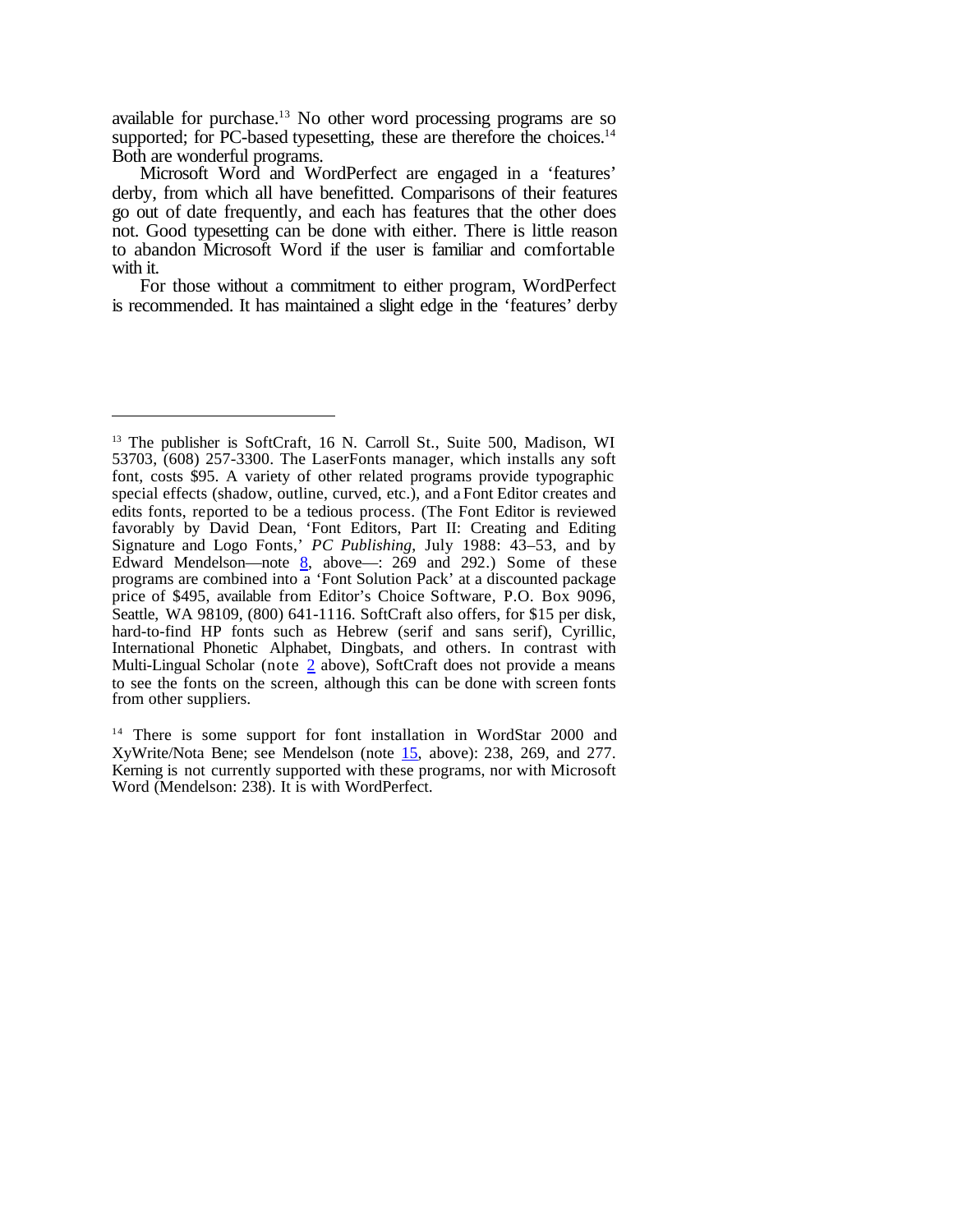over the last few years.<sup>15</sup> It is—partly in consequence—the more complex and difficult of the two programs, but its publisher offers unlimited free phone assistance using 800 numbers. It has excellent macro capability, an [p. 213] important feature for serious users.<sup>16</sup> For languages using the Roman alphabet, WordPerfect's foreign language and keyboard customization capabilities are also superior. Its documentation has been called '[among] the best in the industry.'<sup>17</sup> More third-party material (books, videos, magazines, macros to carry out specific tasks) is available than for any other program.<sup>18</sup> WordPer-

<sup>&</sup>lt;sup>15</sup> 'WordPerfect has the greatest depth and range of features, the fullest control over the printer, and the best technical support in the industry.' (Edward Mendelson, 'Two Aces and a King. The Big Three Word Processors Raise the Ante,' *PC Magazine*, November 28, 1989: 97–128, on p. 128. The other word processors discussed are Microsoft Word, which the author recommends, and DisplayWrite, which he does not.)

<sup>&</sup>lt;sup>16</sup> Macros are collections of commands executed as a group, thus automating repetitive operations. A growing number of vendors are selling WordPerfect macros to simplify design tasks, forms creation, addressing envelopes, and the like. Creating simple macros is not difficult, yet advanced users can write macro "programs" with complex procedures. (The topic is discussed by Neil Rubenking, 'WordPerfect Offers a Bona Fide Programming Environment,' *PC Magazine*, October 31, 1989: 295–315.)

<sup>17</sup> *PC Resource*, February 1990: 10.

<sup>18</sup> All purchasers of WordPerfect receive information about *WordPerfect Magazine*. Among the many books on WordPerfect I have found the most helpful to be Daniel Will-Harris' *WordPerfect 5: Desktop Publishing in Style. The Expert's Guide to WordPerfect and Graphic Design* (\$21.95; Peachpit Press, 1085 Keith Ave., Berkeley CA 94708, 1988, 800 283-9444). A WordPerfect 5.1 version is planned for February 1990; the same publisher has related books, with overlapping contents, for Ventura Publisher and HP printers.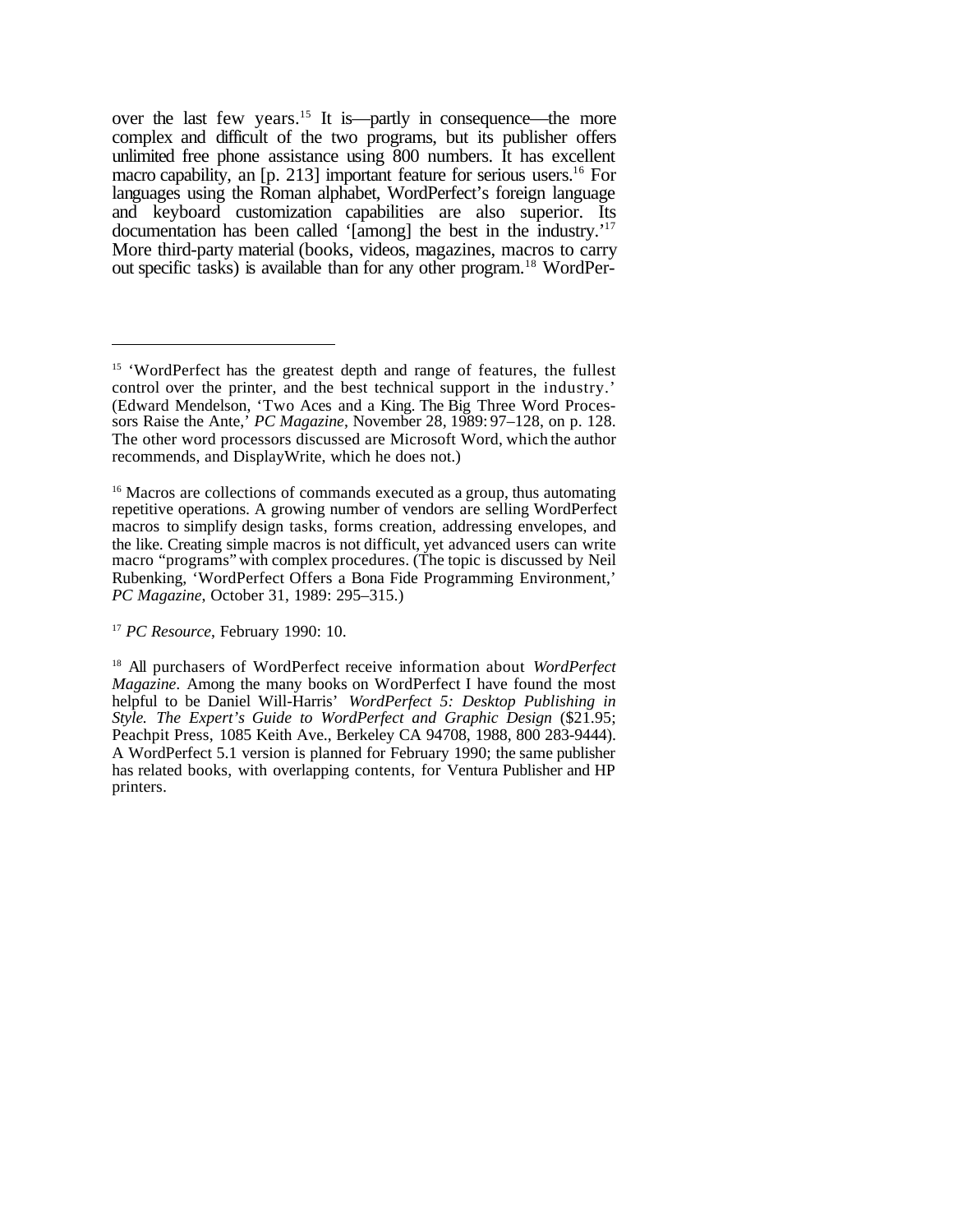fect is the standard for compatibility.<sup>19</sup> It has by far the most active users' group,<sup>20</sup> and has a good record in user relations.<sup>21</sup> It is sold at a large discount to higher education faculty and staff.<sup>22</sup> Finally, it is 'the de facto standard in business and government offices,'<sup>23</sup> and the principal product of the financially healthy WordPerfect Corporation.<sup>24</sup> It sometimes seems as if the owners, directors, and workers see software publication as a spiritually significant enterprise. All the same (and they're getting a copy of this), there are many ways WordPerfect

<sup>&</sup>lt;sup>19</sup> Ed Shropshire—note  $6$  above—is described as "a WPCorp third-party compatibility specialist." The company furnishes at nominal charge a package with all technical information needed for compatibility with WordPerfect. This policy has been favorably commented on by other software manufactures who also want to be compatible. No other word processor is this cooperative.

<sup>&</sup>lt;sup>20</sup> WordPerfect User Support Group, P.O. Box 1577, Baltimore, MD 21203. Dues of \$36 per year include a subscription to its publication, *The WordPerfectionist*.

<sup>&</sup>lt;sup>21</sup> 'WordPerfect's customer support is by far the best in the industry.' (Mendelson, 'Two Aces and a King'—note 15 above—: 128.)

 $22$  At present the price is \$135. An Educational Software Direct Order Form is needed (WordPerfect Corporation, 1555 N. Technology Way, Orem, UT 84057, (801) 225-5000).

<sup>23</sup> *New York Times*, December 3, 1989, Section 3: 14.

<sup>&</sup>lt;sup>24</sup> 'WordPerfect is the industry standard and also the flagship of a company dedicated to maintaining its dominance. WordPerfect's control over the printed page makes all other word processors look crude by comparison.' (Mendelson, 'Two Aces and a King'—note  $15$  above—: 128.)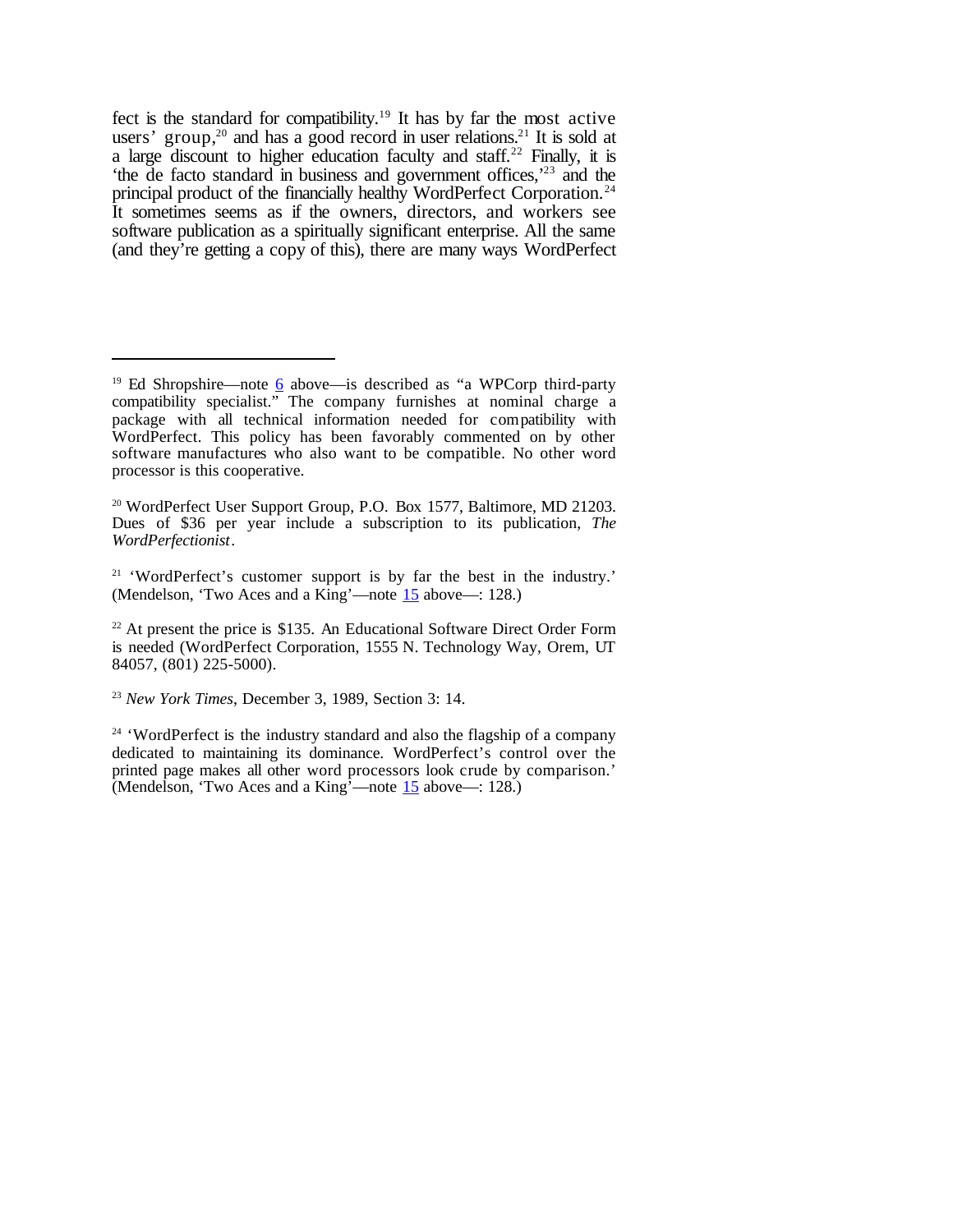<sup>&</sup>lt;sup>24 A</sup>[This note, present in the author's manuscript, did not appear with the article.] Dear WordPerfect Corporation, your updates always cause us more trouble than you seem to realize. When you do issue an update, please provide exhaustive as well as summary descriptions of the changes; provide a list of changes arranged by function key; provide purchasers with a good and easy way to update their macros and keyboards; offer a downward conversion utility, with downward macro conversion, to users who do not purchase the update. Please publish the documentation for your printer drivers; include a print pause command (WordStar's ^KC); allow columns of text to be moved without setting tab stops; allow dashes, slashes, and ellipses to break lines automatically; allow the substitution of 'Italics & Other' for 'Bold & Underline' on the screen colors menu. Please tell us when bugs are fixed so we don't have to test each interim release for ourselves; please don't charge \$500 to attend your conventions (a \$25 charge ought to keep out the rabble); please include a font installation utility; put the tilde (ASCII 126) on top of the character, not in the middle; improve page preview, which in Spanish crawls; include hide and reveal commands within the outliner, and allow moves of outline families; allow one to type within a block, as WordStar does; include non-printing place markers, like Word-Star's Control-K 0 to 9, but savable from one editing session to the next; open files at the place where last saved, with outline hide and reveal as when last saved; allow searching and replacing for specific overstrikes, advances, fonts, and similar codes; allow true case-specific searches; allow more than two files to be open; provide automatic suppression of blank lines when paragraph and page breaks coincide; make the macro language easier for non-programmers; supply a keyboard oriented towards typesetting, with italics instead of underscore, bold and block switched, and automatic pairing of quotation marks; allow keyboards with two- and three-letter command strings, thus permitting emulation of WordStar and Microsoft Word keyboards. Include these keyboards. Devote even more resources to directly reaching and educating users. Sincerely, Daniel Eisenberg.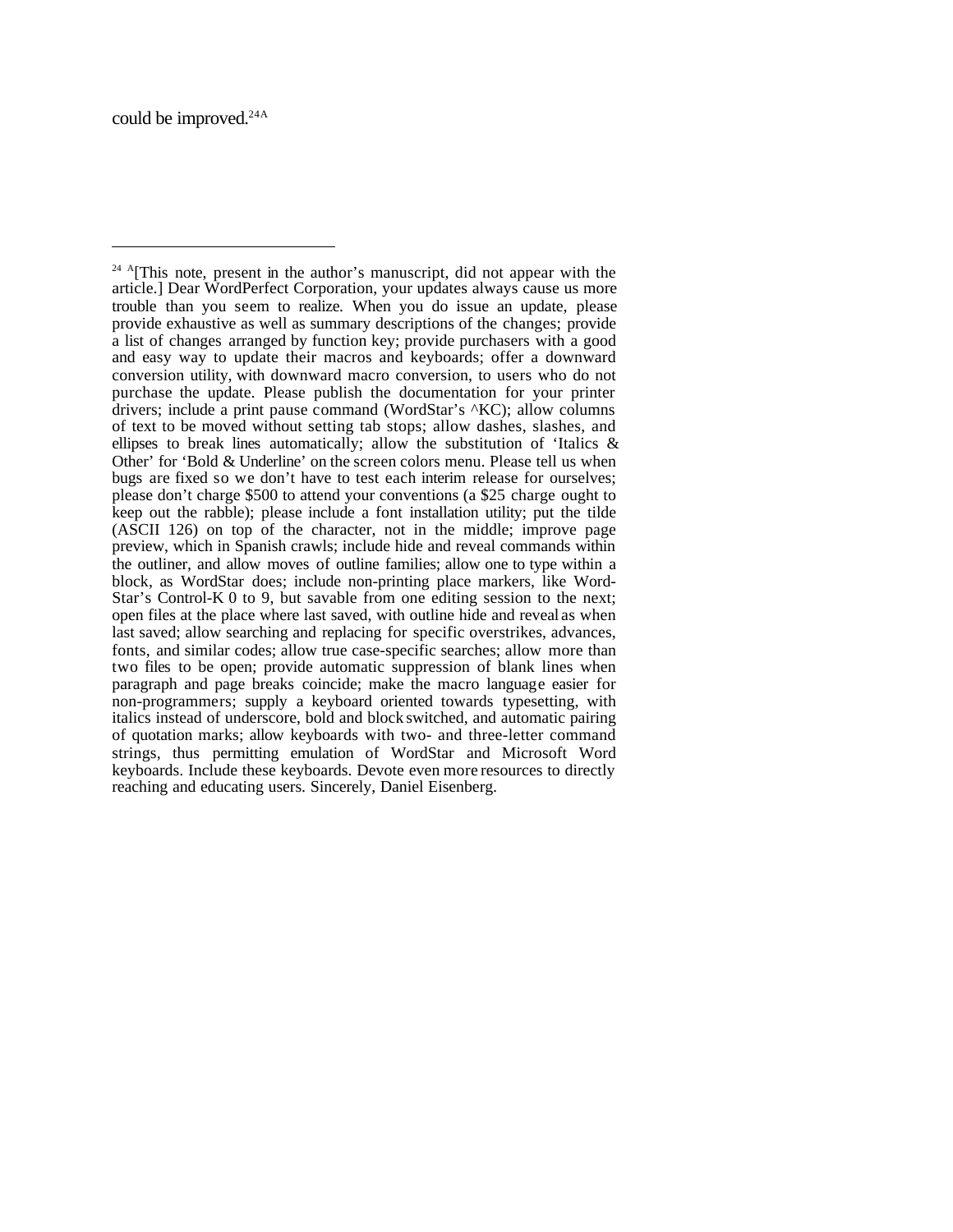# **Choosing Computers**

There are three main subgroups within the IBM-compatible family. In order of increasing price, these are the XT-compatible (sometimes referred to by its main processor chip: 8086, 8088, V-20), the ATcompatible (80286), and the 80386 machines. All commonly come with 512 or 640K of memory and a hard disk of 20 to 30 megabytes; the higher figures are recommended. There are many manufacturers of each, offering very similar products.

This writer endorses the AT-compatible computer reluctantly. It is the poorest-conceived and most manipulative of the IBM family, and the model which fell furthest from realizing its considerable potential. Nevertheless, the planned obsolescence introduced with this model has been successful.

The ability to read many types of authorial (and in-house) disks is crucial to a computerized publisher. There are three types most commonly found on the IBM family: the 360 kilobyte and 1.2 megabyte 5.25" drives, and the 720 kilobyte 3.5" disk drive.<sup>25</sup> A dealer can add a 3.5" drive to any machine. The two types of 5.25" drives are so problematical that for full compatibility one must have both.<sup>26</sup>

 $25$  Recent Macintosh computers can read and write  $3.5$ " IBM disks. I have not found a means to read and write Macintosh disks on an IBM-compatible, although I have been told that such exists. If any reader has the solution a note would be appreciated.

<sup>&</sup>lt;sup>26</sup> A 1.2 megabyte drive can read 360 kilobyte disks, but contrary to the AT's documentation cannot create them reliably, so there is only one-way compatibility between the two sizes. We have used the program CPYAT2PC, available for \$79 from Editor's Choice Software (note 13 above), to write 360 kilobyte disks on an 1.2 megabyte drive. The cost of adding a 360 kilobyte drive is only slightly higher, and it is more convenient. At present we have one AT computer with three floppy disk drives, two 5.25" and one 3.5", used primarily for conversions.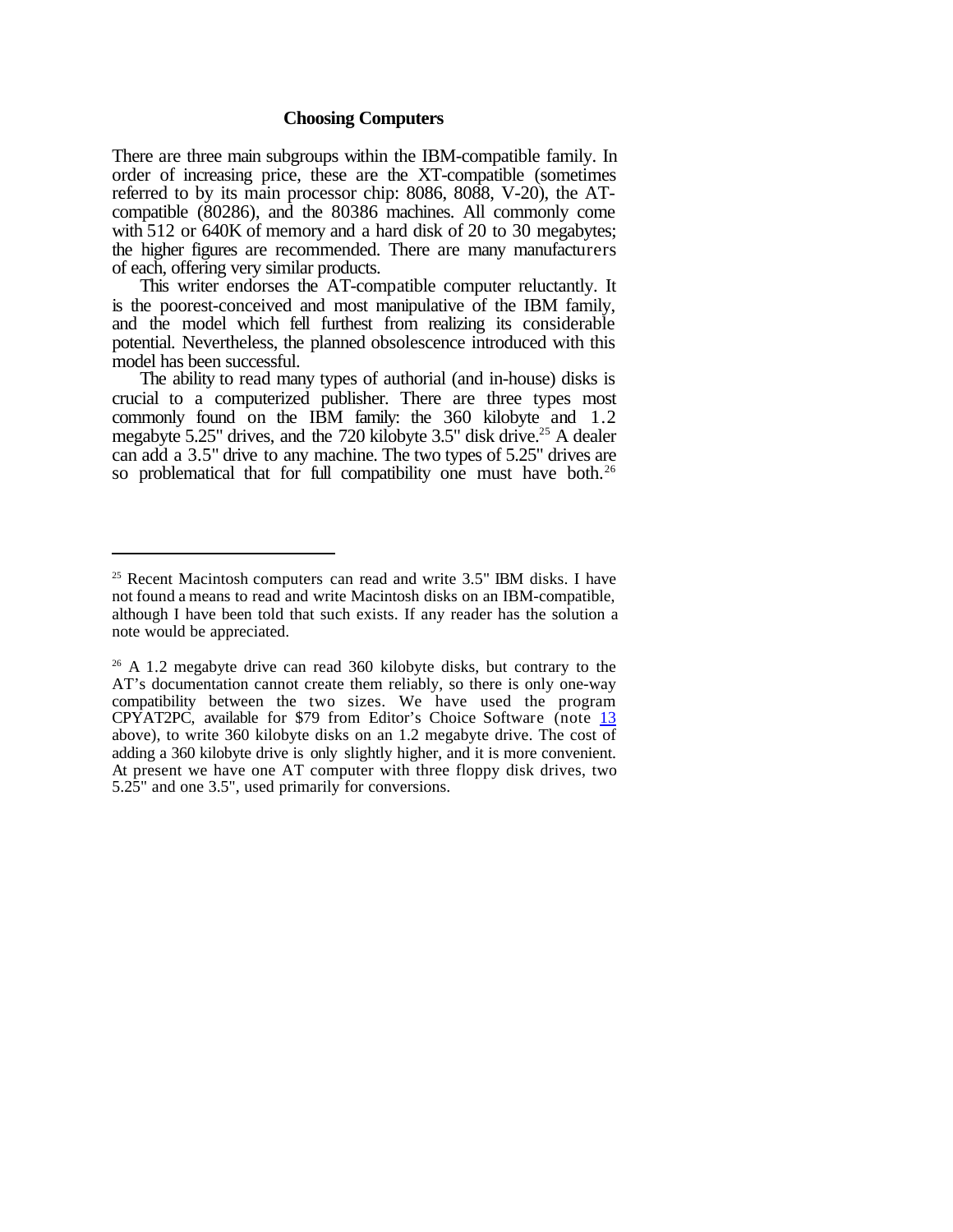Without a modification which would void a warranty, $27$  both can only be installed on machines of the AT class and higher, and thus the publisher must have access to one such machine. Others can be of the XT class, which are otherwise satisfactory for word processing and other office tasks, offer a better value, and have keyboards many users find preferable. If more than the minimum can be spent, the newer and much superior '386' machines are already replacing the AT class, leaving the XT and the 386 as the survivors.

An EGA color monitor offers the ability to identify type size and face by color, a great convenience. The EGA monitor also permits the display of [p. 214] twice the number of characters as standard monitors. WordPerfect works well with EGA and the slightly more expensive VGA monitors.<sup>28</sup>

A network is not needed for a small office. We transfer files to the computer connected to the printer by putting them on a disk and carrying it across the room. Also unneeded for the near future are MS-DOS 4.0 and the advanced operating systems OS/2, Windows, and Presentation Manager. However, a backup program faster than the simple program included with all IBM-compatible machines will soon become necessary. We do an incremental backup daily and a full backup about once a month, with disks stored at another location as protection against fire or theft. For this purpose we have been using the program Fullbak; though recommended in an article comparing backup programs, it is surprisingly difficult to use. We expect to change to an external tape backup system, movable from one computer to another. Indispensable aides have been guides to MS-DOS, a standard package of PC software tools (we use the earliest, those offered by Peter Norton Computing), and a collection of high-

 $27$  Disk controller chips to permit 1.2 megabyte disks to be installed on an XT-compatible have recently become available from Datadisk, P.O. Box 157, Dixon, NM 87527; (505) 579-4496. It may become possible to purchase a new machine with this chip as standard.

<sup>&</sup>lt;sup>28</sup> The VGA monitor offers a trivial improvement, again introduced to create incompatibility and force users to upgrade.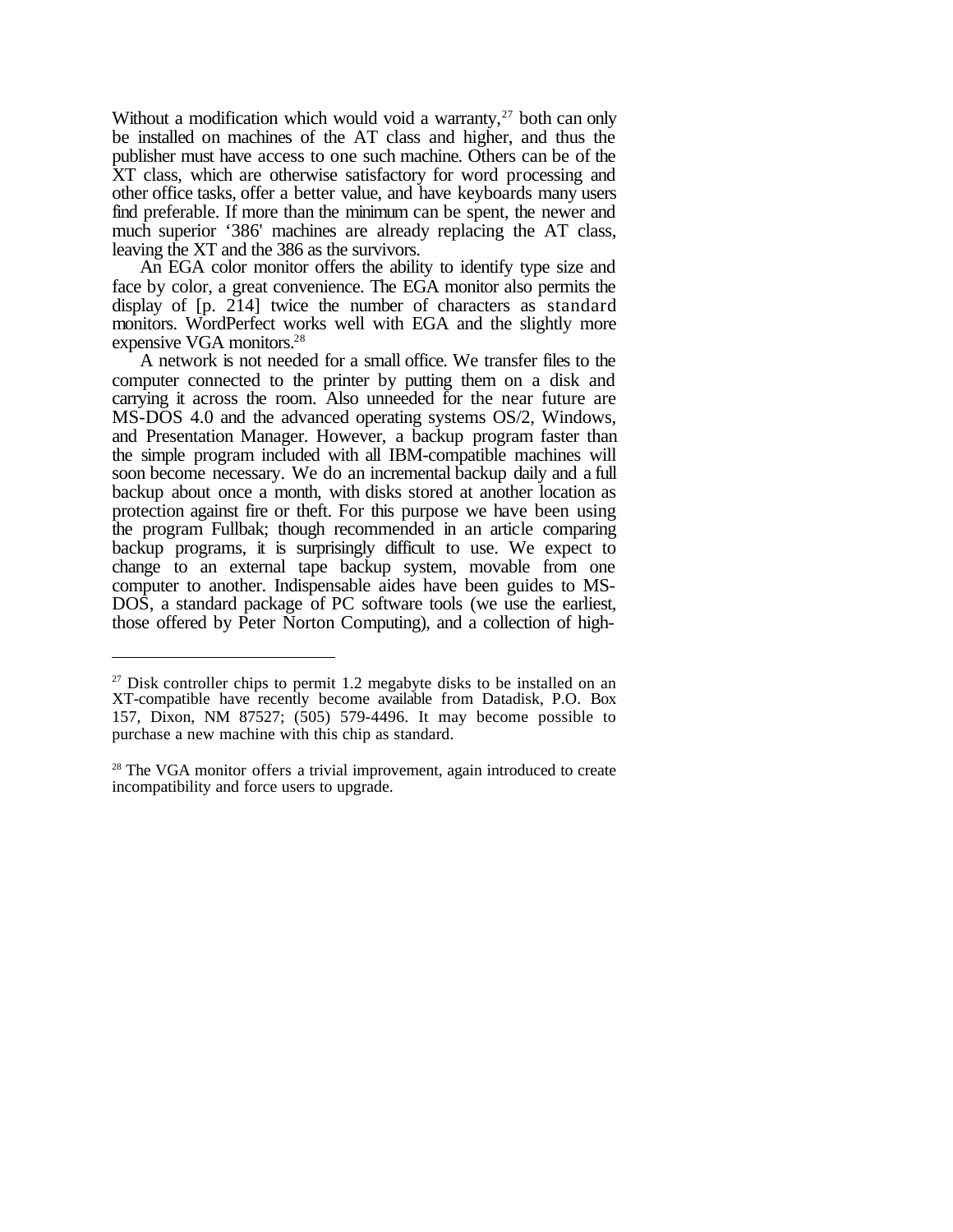memory (resident) utilities, such as Sidekick.

#### **Common Errors in Computer Typesetting**

The following is a list of errors seen with some frequency in computer typesetting. Proper use of the software, and more human intervention, can eliminate these. Traditional proofreading is just as necessary as it ever was.

Typewriter-style ("") instead of typographic quotation marks  $({}^{(0)}).^{28A}$ 

Use of two hyphens (--) instead of an em dash. Even worse, yet not unknown, two hyphens split by a line end.

Ellipses with too much or too little space between the periods. Ellipses split over two lines have also been spotted.

Double spaces after a period.

Blank lines separating paragraphs.

Ragged right (unjustified) text.

- Too many indented quotations. Use them sparingly; they fatigue the reader's eye and can be counterproductive.
- Lack of hyphenation or infrequent hyphenation, resulting in excessive interword space or letter spacing. Hyphenation frequency can be controlled by setting hyphenation zone and interword space parameters.<sup>29</sup>
- Incorrect hyphenation of proper names, foreign words, or newlycoined words ("lo-vemap," a word invented by sex researcher John Money, so hyphenated in the *New York Times*, January 23, 1990, p. B5). All the [p. 215] programs discussed provide hyphenation help, but proper hyphenation always requires some human intervention. The programs permit intervention

<sup>&</sup>lt;sup>28 A</sup>[In *Scholarly Publishing*, these quotation marks were not printed as specified, so the point was lost.]

<sup>&</sup>lt;sup>29</sup> Microsoft Word does not permit this (Mendelson, 'Two Aces and a King'—note  $15$  above—: 112).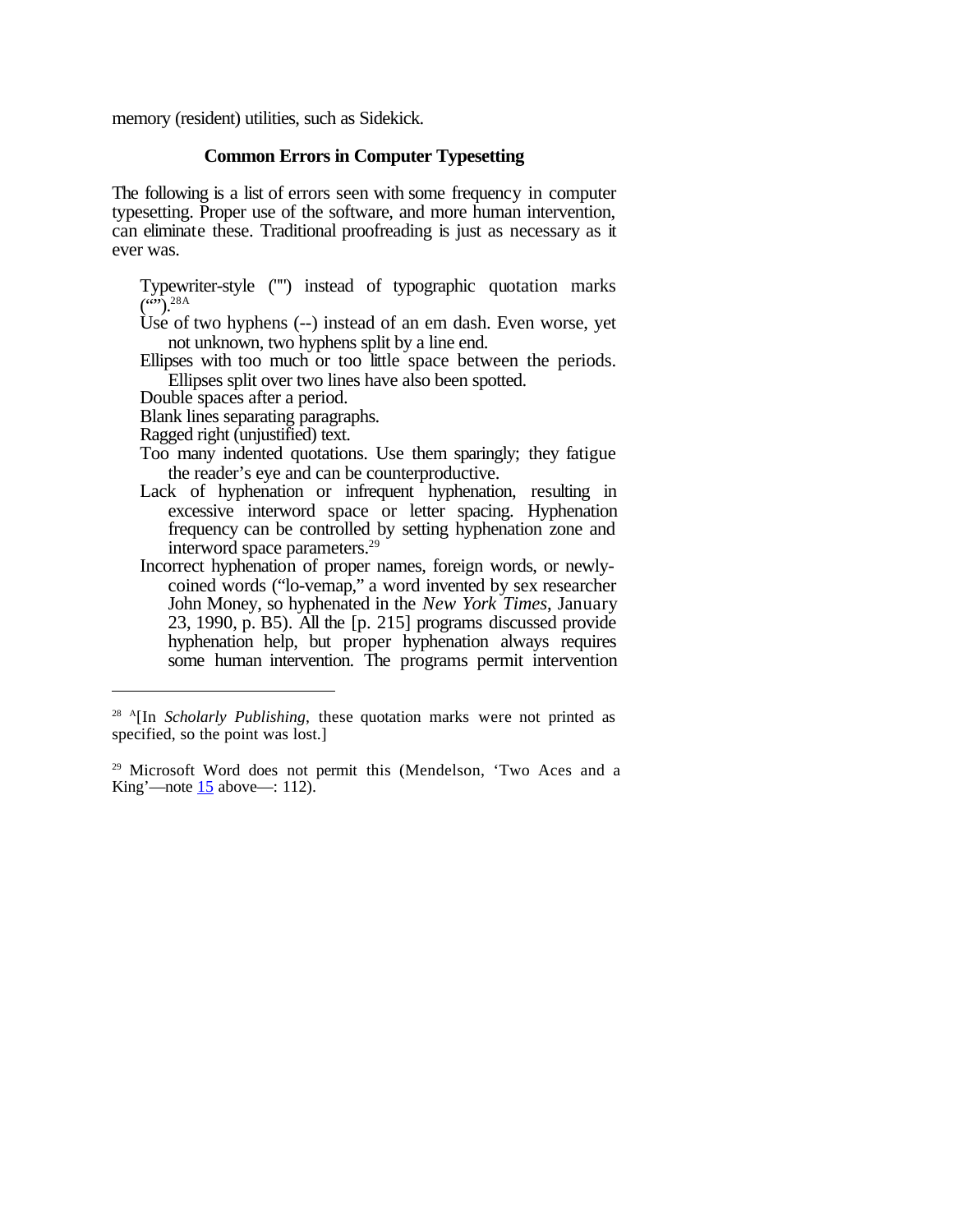but will do their erroneous best without it.

- Improper page breaks. Page breaks require manual inspection and fine tuning.
- Erroneous homonyms (spelling errors a spell checker cannot  $find).^{30}$
- Insufficient variety of type sizes. Titles in the same size or nearly the same size as the text.
- Too much variety of type faces. Two styles of type on a page is enough in anything but advertising.
- Too much interline space (leading). Reducing the amount of interline space also allows more words to fit on each page.
- A constant leading regardless of type size.
- Measure too long for type size. A  $7^{\circ}$  measure (as on an 8  $\frac{1}{2}$  x 11" page) is too long for 10 or 11 point type. Use two columns instead.
- Using underscoring instead of italics. The underscore does not belong in typeset material.
- Using bold type for emphasis. Use it very sparingly, and not as an alternative to italic.
- Using all capitals in titles and headings. Capitals are relatively illegible.
- Notes at the end rather than at the foot. All the programs mentioned will do footnotes well. If the note is worth printing it's worth making it convenient to find. Above all, don't force the reader to consult the table of contents to find what pages the notes are on.
- No running heads, or uninformative running heads. Merely putting the author's name on each even page, and the book title on each odd page, tells the reader nothing. If you're going to have heads at all, put the chapter titles in them. If you must put notes at the end, put the numbers of the pages annotated in the heads. With journals, it is helpful to put the article

<sup>30</sup> See Norwood B. Gove, 'Catch That Spilling Error,' *Scholarly Publishing*, 21 (October 1989): 27.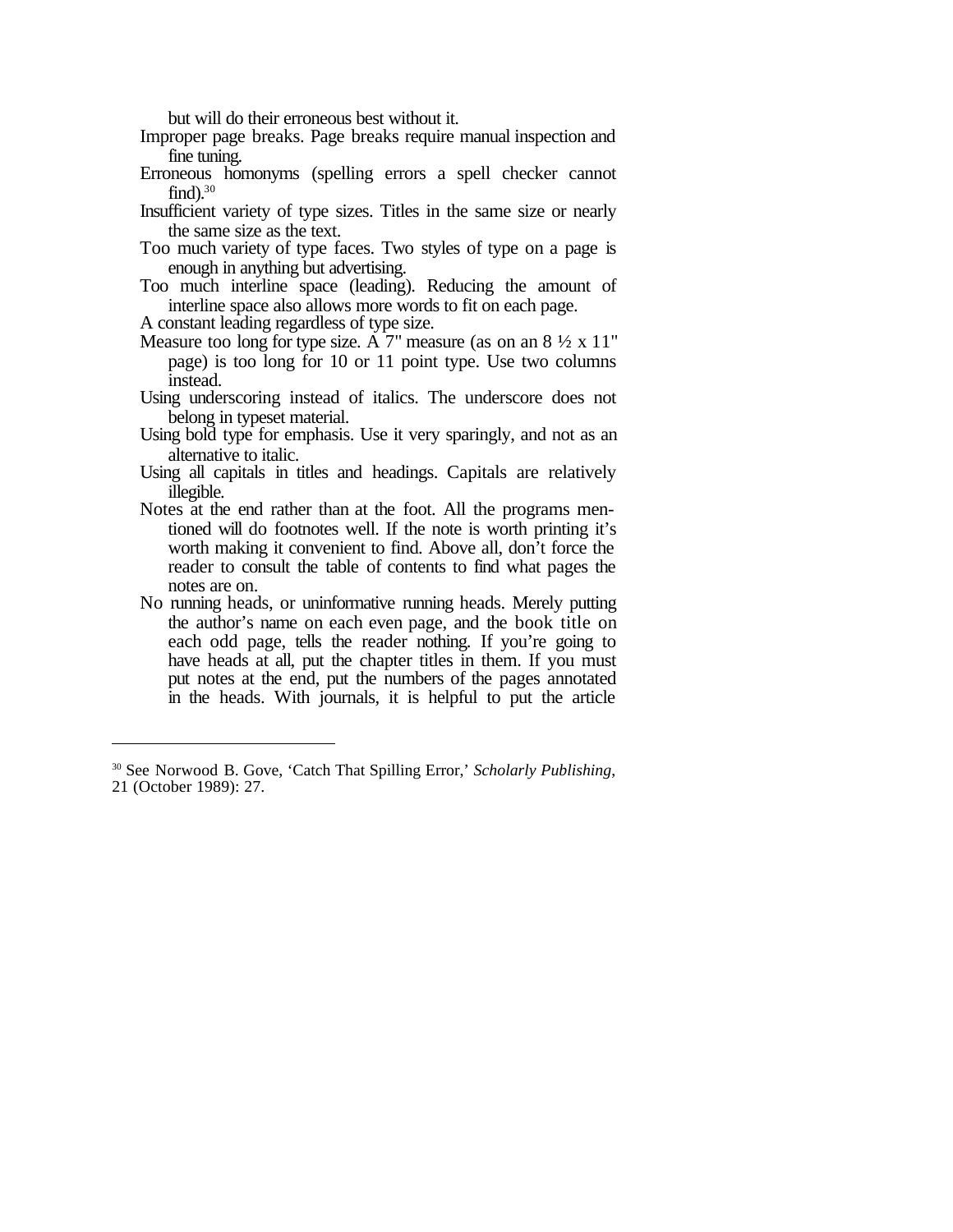author, journal abbreviation, volume, and year on the even page, and the article title (or an abbreviated form of it) on the odd page; thus this data will appear on photocopied pages.

- Inadequate tables of contents. Not itemizing book reviews in the table of contents. Tables of contents with erroneous page numbers. [This point did not appear in the published article.]
- Mechanically produced indexes. For most applications an unassisted program cannot produce a satisfactory index. Of course, even an imperfect index is better than none.
- Missing diacritics. The ASCII character set is insufficient. The PC-Graphics set is much better, but does not include Á, Í, Ó, Ú, ã, õ, and many other characters. More are found in the Roman-8 set used by Bitstream and [p. 216] other type suppliers, and in the PostScript set. Write diacritics in by hand if there's no other choice.

Placing diacritics on a dotted rather than dotless i.

Using ells instead of ones. They have different widths and usually different shapes: compare 456l956 with 4561956.

I will discuss procedures for avoiding many of these errors in 'Processing Electronic Manuscripts.'

DANIEL EISENBERG is professor of Spanish at Florida State University, and editor of the *Journal of Hispanic Philology*.

#### **References**

- *Computer Buyer's Guide & Handbook* , \$4.50 single issue, \$32 per year. P.O. Box 318, Mt. Morris, IL 61054-9942.
- *PC Computing*, \$2.95 single issue, \$19.95 per year. PO Box 58229, Boulder, CO 80321-8229.
- *PC Magazine*, \$2.95 single issue, \$29.97 per year. P.O. Box 51524, Boulder, CO 80321-1524.
- *PC Publishing*, \$3.95 single issue, \$36 per year. Hunter Publishing, 950 Lee Street, Des Plaines, IL 60016.